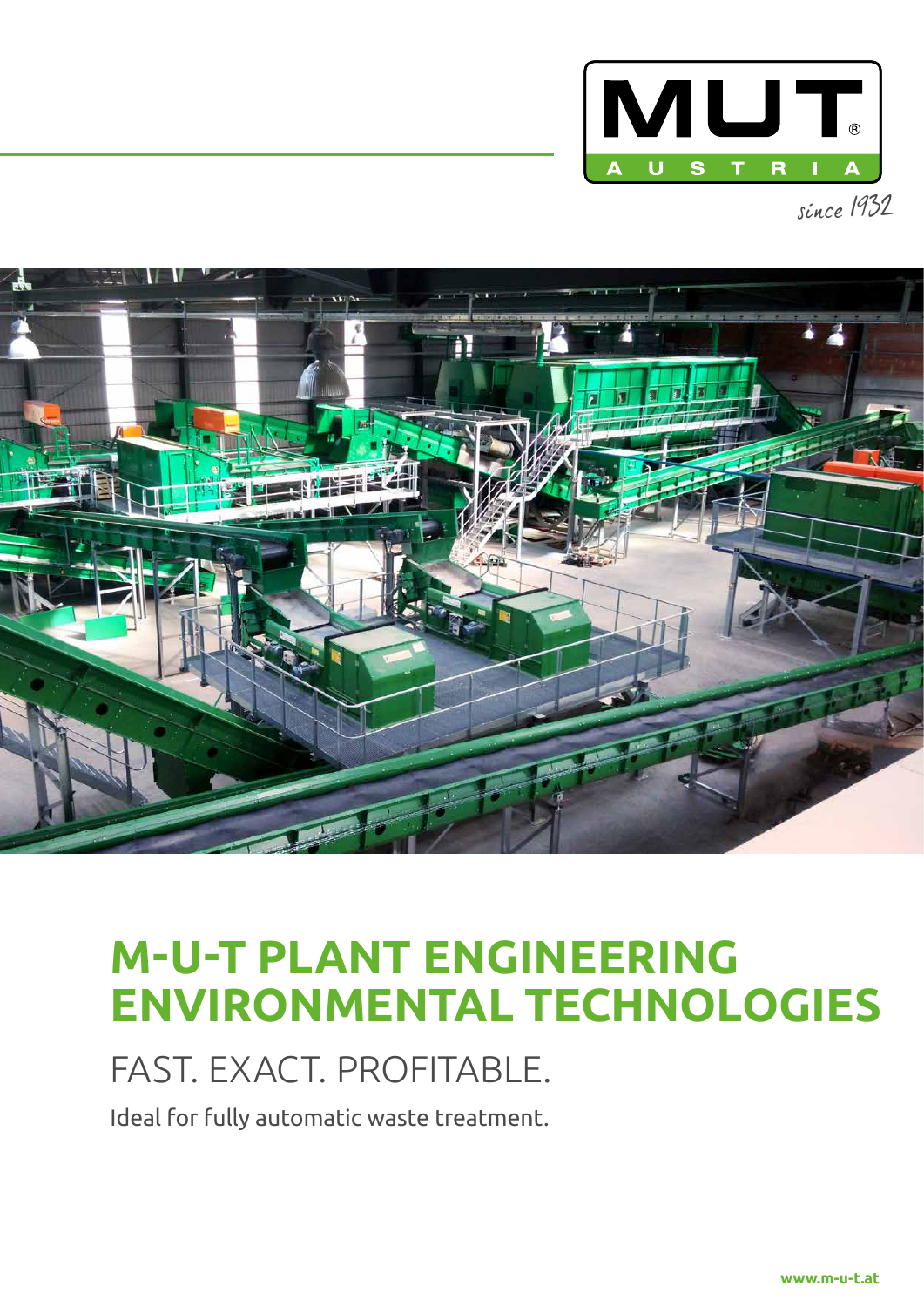**M-U-T** is specialized in the **industrial mechanical-biological waste treatment** and **sorting.** 

**90 years of experience** combined with **numerous successfully implemented projects** result in an expertise that is demonstrated and passed on with every new plant - from **customer-specific development** and **customized process** of material handling to the **installation**, **commissioning** and **after-sales service** of the system.

From the **stand-alone power unit** to **modular** and **turnkey plants** .

The **M-U-T treatment and sorting technology** of the **latest generation**, individually adjusted to the project, guarantees highest precision even for complex requirements.

- efficiency from 50,000 to 1 mill. tons per year
- **Components of manually** operated to fully automatic sorting
- possible to combine different systems into one unit
- adapted to customer requirements

- M-U-T crushing, sorting and conveyor technology of the latest generation
- **Shortest sensor response time**
- **E** combined sensor systems for optimized flow of material for the adjustment of handling parameters
- **E** consideration of process and material-technical parameters
- $\blacksquare$  individual handling of dropping and flowing characteristics of waste
- $\blacksquare$  precise coordination of the process components
- **Cost- and benefit- effective solution:** permanent optimization of the system in planning and implementation
- **Industry X.0-capable**
- M-U-T-know-how realizes special features of different types of waste
- **pre-delivery inspection** incl. **safety-specific functions**
- **simple adjustment** of the user's interface
- **pre-developed software-components** and **modules** for rapid integration into the system
- **"No-Code" control development**
- **graphical editing** and **animation** of the machines/modules **in the user interface** with **integrated plant-status**, for component identifi cation in real time
- **plant simulation** for pre-commissioning as well as test possibility
- **training possibilities** for employees prior to commissioning
- **maximum performance** of the **control process**  by **flexible adjustment** of the programme
- **predictive analysis** and **anomaly detection**
- permanent and complete **data recording** of all plant states
- **AI-supported** and **cloud-based** control solutions (optional)
- **E** smart financing options (optional)

The **M-U-T-know-how** combined with the **most modern construction** and **production technology** guarantee optimal planning, construction and coordination of all modular plant components:

- **Conveyor systems**
- **E** conveyor belts
- screw conveyors
- **P** pneumatic conveyor systems
- shredder
- **ballistic separator**
- **n** compactor
- $\Box$  composting technology
- $\blacksquare$  metal separator
- $\blacksquare$  infrared- separation technology

# **COMBINABLE**

## **SCALABLE**

### **FLEXIBLE**

### **SMART**

Automatic